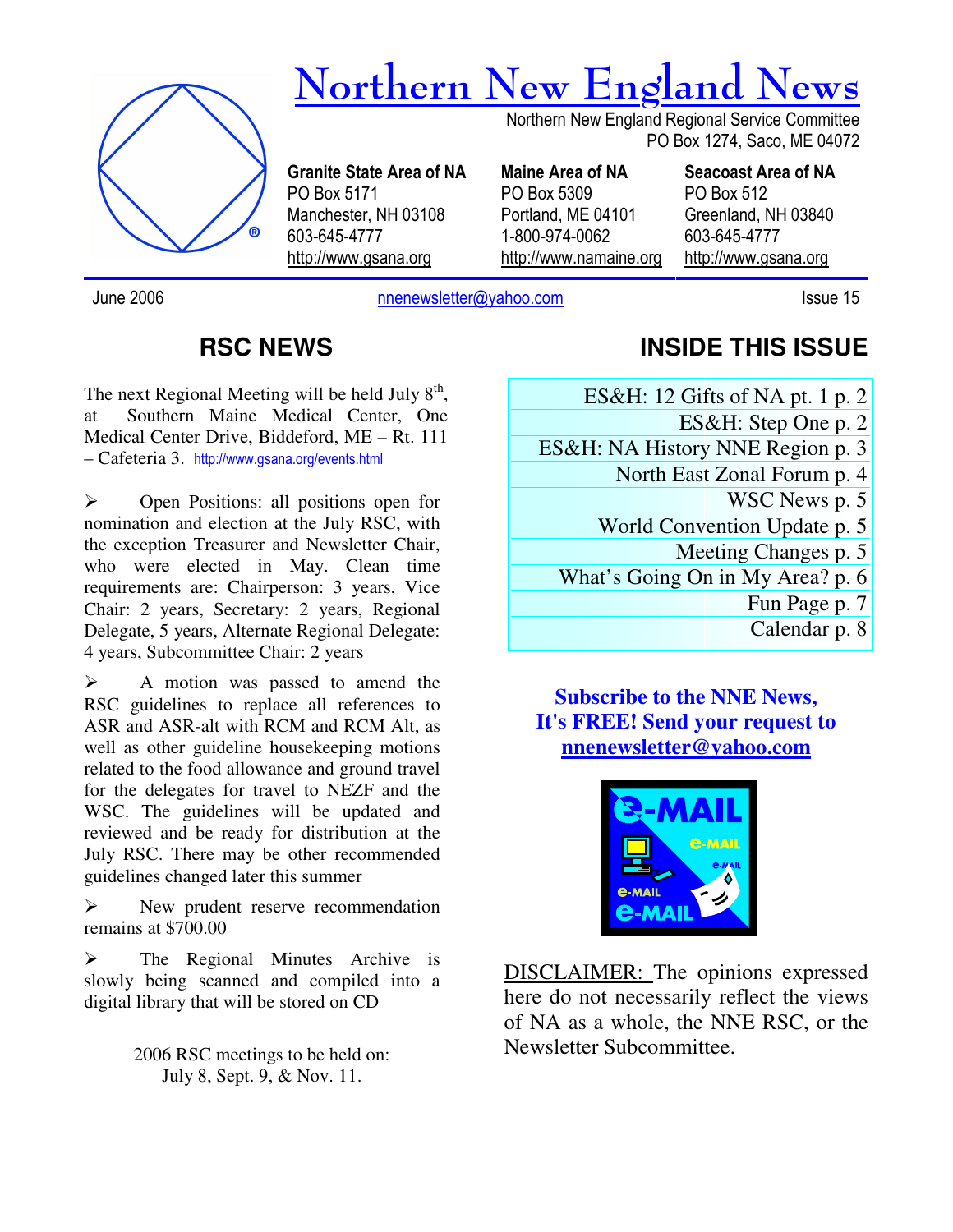# Experience, Strength and Hope

## Step One

After 10 years and 4 treatment centers, I still found myself totally beat up by drugs. I tried to stay clean, I tried to be a good son, I tried to work, I tried to just be normal and happy. But I couldn't. I wanted to, more than anything, but I would find myself again, high, without my family, friends and loved ones in trouble, feeling alone and hurting so bad. Ashamed of everything I did, and feeling so horrible about myself I wanted to die.

One last time, I went to the hospital. I was completely defeated. I had lost everything, and everyone that meant anything to me. I had finally got to the point where I was READY TO DO ANYTHING to get my family back. I felt like I was at the end of the road, and just too tired to know what to do anymore.

I gave up trying to fix it. I admitted the truth, and the truth was that I didn't know how to help myself anymore. I began to listen to the people in meetings. They taught me that it was not me failing, but that this disease of addiction was always going to be stronger than me, stronger than the love I had for my family. I loved them as much as any other children did, but in the face of addiction, it didn't matter at all. It wasn't stronger than the disease.

I began to see the truth. I had tried to stop drugs, but couldn't. No matter how much I wanted to be different, or how many times I tried to stay clean, I couldn't do it alone. I realized that I needed these people in the meetings. I surrendered to having to go to meetings, and changed my friends. I started to trust that if I did what these people told me, I might be ok. I gave up trying to do it alone. I started to tell the truth about me, and get honest. I started letting people love me just the way I was. My sponsor told me and really made me feel, that it was ok to be sick. It wasn't my fault, I had a disease. I cried a lot, and stopped pretending that I was ok. I told on my disease- how much it hurt me, how it made me someone I wasn't. I finally told someone how much I was hurting and asked for their help. I admitted that everything I had ever done for 10 yrs to stop getting high hadn't worked, and that I was a complete wreck, and so was my life. I had no answers. Love and big NA hugs!

*-Member Kathmandu, Nepal* 

## 12 Gifts of NA

The 1st Gift I remember from my Higher Power…

Did for me what I could not do for myself and introduced me to recovery. My motives and agenda for why I went to my first meeting, and for many more after that, were not in my HP's plan. The gift of the "pink cloud" helped me in the beginning to stay in denial while ignoring the truth but did not last very long.

The 2nd Gift…..

The "pink cloud" was replaced by another gift – the gift of desperation. Ignoring life and denying the truth and reality became real. It was then I was told that recovery does not come through just sitting my butt in a meeting and getting it through osmosis. This is an action program and I can either be responsible for my recovery or…… just slide by, becoming even more miserable and unhappy… helping to ensure a guarantee of sabotaging my life and recovery.

#### The 3rd Gift….

Through the gift of desperation and realizing my life was at stake another gift was given – my first Sponsor who loved me when I could not love myself, and who believed in me. She helped me to understand new definitions of words like trust and commitment. Learned to listen and listened to learn.

(*continued next issue*)

*-Member, Blue Bonnet Region*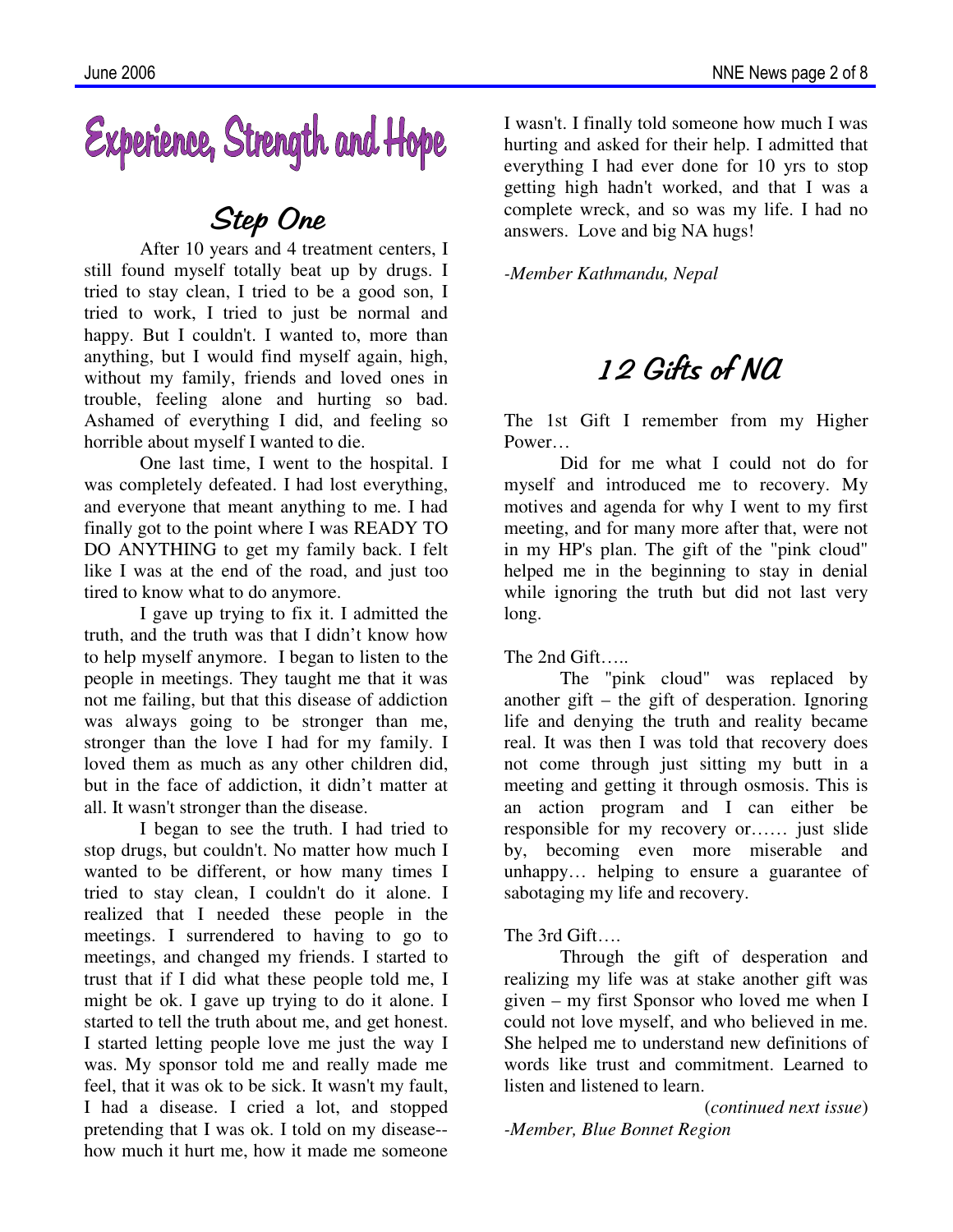## NA History NNE Region

 I do have a degree in History so historical research is something I am familiar with. Say that I realize that all history is in some way filtered through the eyes of the teller. If there are things you remember differently and things I have forgotten please send them. Collective history is always better.

 Our region's history traces back to the Mid-Atlantic Region in the early 80s. In 1985 the New England Region was formed from it. New England Region (which in 1990 was the states and provinces of Massachusetts, Rhode Island, Vermont, New Hampshire, Maine, New Brunswick and Nova Scotia - although they rarely made the 900 mile trip to region) gave the RSR-A (regional service representative alternate for you that don't predate RDs) responsibility for adhoc on restructure. The New England Region was large and diverse. In 1990 Western Mass Area and green Mountain Area left New England, formed two new areas, the Berkshires and Champlain Valley and a new Region Mountain Valley.

 This is the time I became involved. The new RSR-A in 1991 was still tasked with the restructure adhoc. Each area could send representatives. I was asked by my home area Central Area of Maine (CAMNA) to be our representative. I took part in the discussions about the pros and cons and brought information back and forth from the area to the region and the region to the area. The adhoc was then divided into three parts - Maine and New Hampshire (North), Mass (Central) and Rhode Island (with the Cape and Islands vacillating between the two) (South). The North representatives chose me as their spokesperson, which was an honor.

 We decided to start meeting outside of New England's regional meeting on the off months. They met Feb, April, June, Aug, Oct and Dec. We still went to New England as well, so we had 12 Regional meetings a year. On Sept. 19, 1991 in Lewiston, Maine we voted to form Northern New England Region. Back then everyone present could take part in the

discussion and vote. I abstained as I believe the chair should not voice their opinion. One of the discussions was what name. The geographical one was picked over ones that I thought were more creative (I can have an opinion now) ones like the Anonamoose Region. The areas then were CAMNA, Granite State and Seacoast (which had reformed out of the Four Season's Area in June of 1990), Southern Maine (the oldest Area formed in 1982 as Maine District 1), and Northern Serenity (which had reformed from International Area 1 which crossed the American - Canadian border).

We formed subcommittees - Public Information, Hospitals & Institutions, Literature, Activities (don't think we had policy) and later Outreach and MRLE (MultiRegional Learning Event). We decided to continue to attend New England until our request to be seated at the April 1992 World Service Conference in Dallas was acted upon. The 1992 CAR has our letter in it signed by all the Regional trusted servants. Our ASRs (Area Service Representatives) abstained on any New England regional business that might happen after we left.

 We were seated and have attended all the WSCs as a voting member since 1993. Activities put on events to fund our participation but when we got to the point of giving our reps the money literally days before they left members with financial experience worked out a funding and budgeting plan that works very well. We still donate quite a bit when looked at the number of groups in our region. We also have a good percentage participating in CAR workshops. One of the first workshops we as a Region held was one in Stratham, NH on the proposed 12 Concepts of service.

 We attended the first informal meeting of our Zone. It was a breakfast meeting in Dallas in 1992. Next June we will host the Zone for the first time. I am not sure but I do not believe we have ever missed a Zonal meeting. We have a great reputation as the host of the MRLE. It was first held in Fitzwilliam, NH in 1992 and now is biannual in December in Alfred, Maine just after the CAR comes out. We have had many, many regions from the US and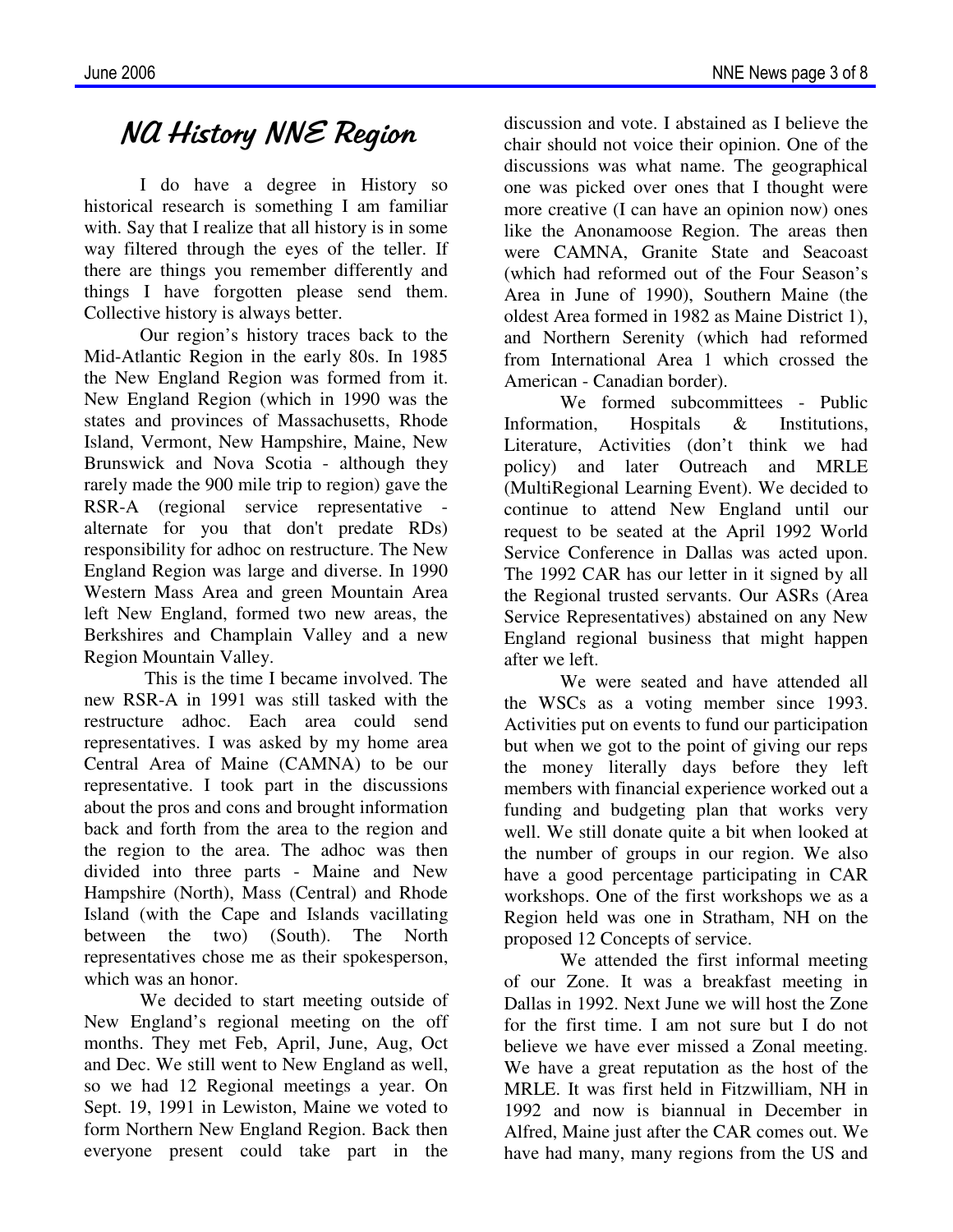Canada attend and try to make it inclusive of groups (one year the theme was Year of the Groups) and individuals.

 Other things that the Region has done over the years is an annual inventory (but not for a while) and rotating workshops. Maine has made the transition through a Fellowship Co-op (from the Guide to Service) and into presently the single Maine Area with a state wide 800 number. Both Maine and New Hampshire have websites www.maine.org and www.gsana.org. In 1996 World PI (when world had subcommittees) asked the RSRs to bring information about websites to the WSC. I was asked to bring back the collected info and it turned out to be quite a bit from us that other places around the world used. We also have been very good about sending in input on Literature projects (It Works How and Why, the 12 Concepts, IP revisions, the Step Working Guide, and the Sponsorship Book) and service changes and manuals. We continue to participate currently with the Public Relations Handbook and the new stories for the 6th edition Basic Text. I know personally that input from our region is included in NA literature we read today.

 Thanks for letting me share some of what I remember and cherish. It all has helped me stay clean.

*-Member, Northern New England Region*

## **ExCarry The Message!**

"We can only keep what we have by giving it away." This is *your* space to share your experience, strength and hope. We have an open topic forum and a forum emphasizing service work. Poetry and Art are other ways to share your experience strength and hope. Send contributions to nnenewsletter@yahoo.com.

Thanks in advance for your participation.

August Issue Deadline: July 15th

### **NORTH EAST ZONAL FORUM**



The dates for the next few NEZFs are:

Northern New England Region\*\* June 23 - 25, 2006,

Ramada Inn at Amoskeag Falls, 21 Front Street, Manchester, NH \$89/night plus 8% Room Tax

For a printable flyer: http://www.gsana.org/events.html and click on the NEZF Flyer link.

\*\*The NEZF meeting rotates from region to region. This is the first time the NEZF will meet in our region and our next opportunity may not be until 2012

January 19 - 21 2007 Northern New Jersey Region

July 27 - 29 2007 Northern New York

The NEZF ad-hoc on Zone Wide Workshops is still looking for feedback from the regions on the report submitted at the January meeting. Ideally all regions will come back to the June meeting with ideas or input so the adhoc will know if they should proceed or not. (If Regions like the idea of such a workshop, but do not like plan in the report, the ad-hoc needs to know) If Regions do not see the value of the pursuing this idea, then again, the ad-hoc needs to know

The focus of the Saturday Discussion Session for the June NEZF is: Conference briefing and the Issue Discussion Topics selected at the WSC: Building Strong Home Groups, Who Is Missing From Our Meetings, Why Are Members Missing From Our Meetings, Our Service System

Elections at the June NEZF for: Chairperson, Vice Chairperson and Secretary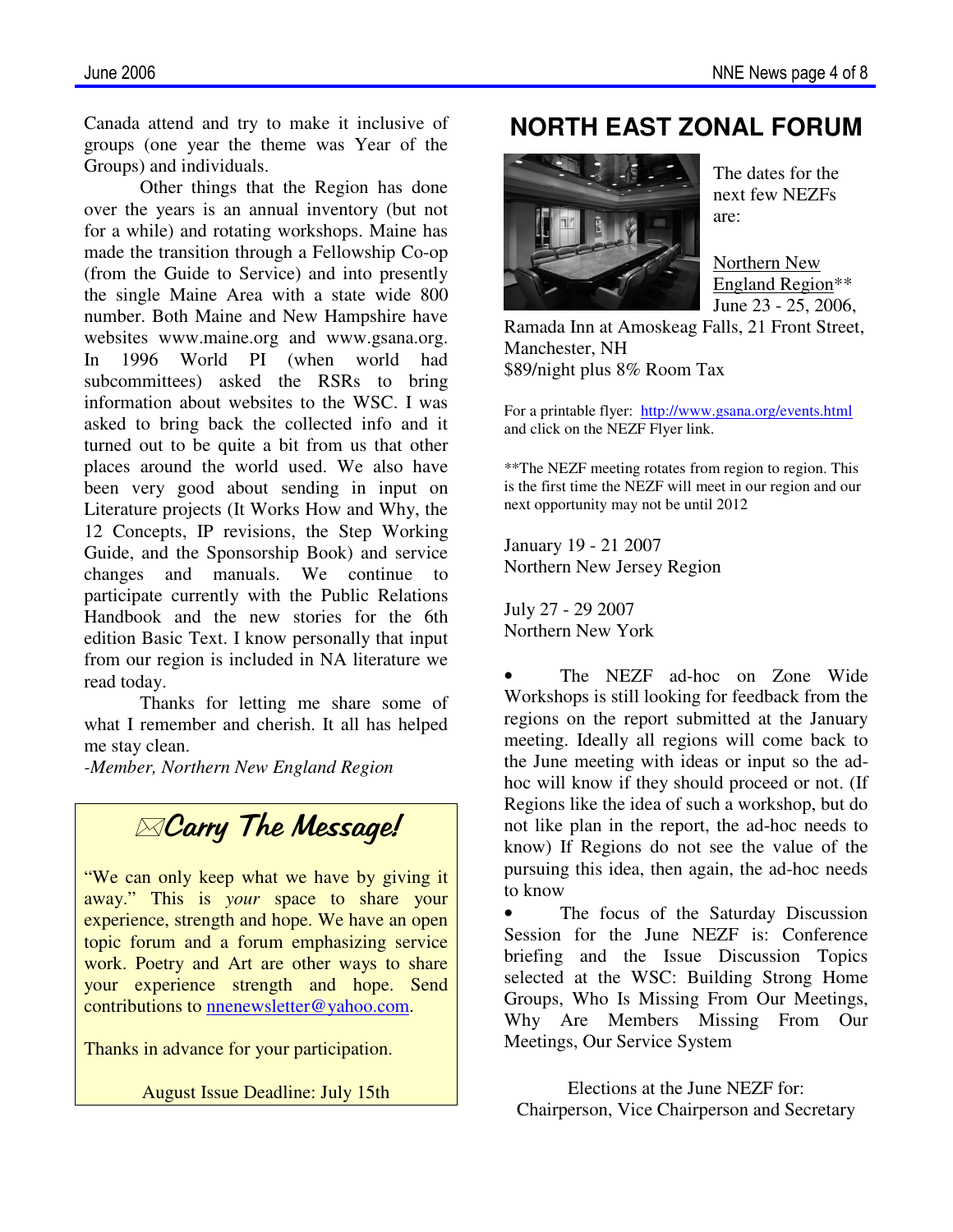#### **WSC NEWS**

• Basic Text Project Update Sept 2006– Mar 2007: Fellowship review and input period. Anyone can par-ticipate. More info on how later this summer.

Motion #3 Passed with an amendment for a shorter time for IPs length pieces. "To change the time frame for approval form recovery literature from the current minimum of 150 days to a minimum of one year."

The PR Handbook has been approved by the Fellowship. Expect to see it later this summer!

• Approved the Area Planning Tool, which can be revised by the World Board

The regions of Iran, South Africa and Western Russia were seated at the WSC

The outdated Convention Guidelines were removed from the WSC Inventory

• Common Needs Meetings will be held at WCNA 32

5 new World Board Members were elected and 2 were re-elected. 2 new Human Resource Panel Members were elected and 1 new WSC Co-facilitator (*descriptions of these positions are in the Guide To World Services available to view or download at www.na.org )*

This motion passed: "To allow the World Board to develop and approve service related information pamphlets and tools for distribution to the fellowship."

There will be a simpler 1 or 2 page World Pool Information Form for us to use.



### **World Convention Update**

• WCNA-32: Aug  $29^{th}$  – September  $2^{nd}$ , 2007 in San Antonio, Texas

• WCNA-33: August 20–23, 2009 in Barcelona, Spain

• WCNA-34: September 1–5, 2011 in San Diego, California

WCNA-35: August  $29<sup>th</sup>$  – September 1<sup>st</sup>, 2013 in Philadelphia, PA

#### **Meeting Updates**

CLOSED MEETINGS GRANITE STATE – Friday Night Littleton.

#### TIME & LOCATION CHANGES

MAINE – Tuesday, Houlton. Houlton NA Group, 6PM AMHC, Aroostook Mental Health, 11 Mill St,. Open, Basic Text Discussion, Handicapped Accessible.

MAINE- Friday, Lewiston. Changing the Lie now meets at the Vineyard Church, 9 Foss Rd., 7:30-9PM. Discussion Meeting.

#### *NEW MEETING!!!*

GRANITE STATE-Monday, Farmington. 7:30PM, Advent Christian Church, Orange St. more will be revealed.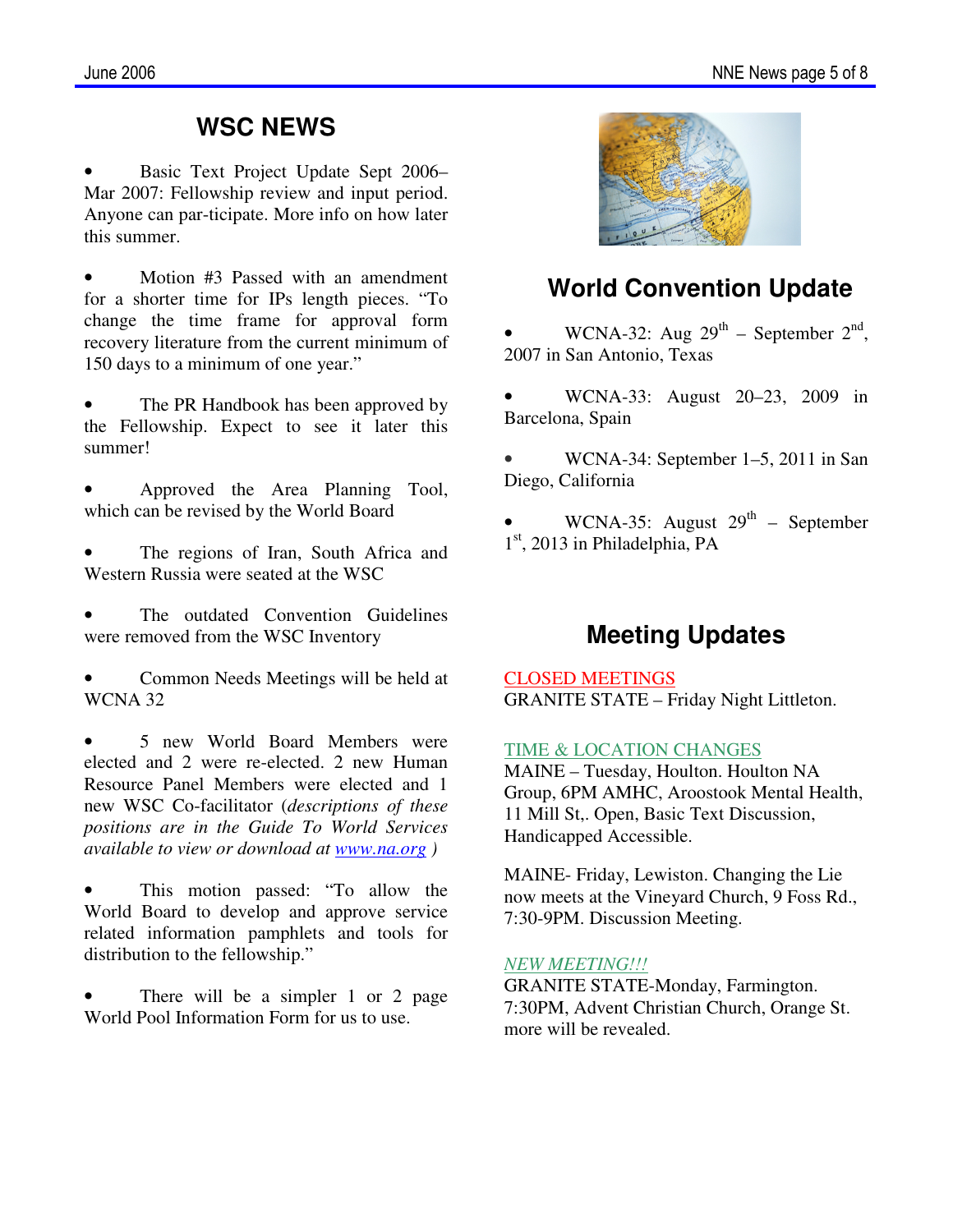

#### **GRANITE STATE AREA**

 We finally have an Area Vice-chair after 11 months. We still have no Secretary. We have qualified nominations for Chair and Treasurer. Most positions are open for nominations and elections in June. (Some positions were filled mid-term and are one year from date of election).

We last reported that we were getting an 800 # for our helpline. We got it and found that it was the same as the New England Region only 866 instead of 800. One addidict wisely noted that this might be more than a coincidence. We are now working with the New England Region and looking into piggy-backing onto their phone line. This would save us money and give us a larger addict reach. We are in regular contact with the Seacoast Area as they share our phoneline and are supporting our efforts. [As of May 31st,  $(603)645-4777$  is still the helpline number. See GSANA.org Forums for more duscussion on this.]

 We will vote in June on moving the following ASC meeting dates: July 2 to 9 (for the 4th), Aug. 6 to 13 (due to our convention), and Sept. 3 to 10 (due to Labor Day). We will have the Sept. RSC hall location and flyers at the July RSC. We are also going to update the GSA guidelines from ASR's to RCM's (eventually-to be honest).

*-Granite State Area RCM* 

#### **SEACOAST AREA**

We are seeing addicts stepping up to become GSR's for their home groups, but we can always use more.

Freedom Under the Stars XVI will be held July 21 – 23, 2006 at Goose Hollow Campout in Thornton, NH. We are excited about the change. We now have the potential to grow and not have to move. The committee is really active, meeting twice a month, planning fundraising events and the menu

for the campout. We want to thank everyone who's taken time out of their day to help.

"Fun in the Sun" will be held July 2nd, 2006 from 12:00 noon to 5:00 at the Stratham Hill Park in Stratham, NH. This will include a cookout (food will be for sale) then a pickup softball game followed by a recovery meeting. Come join us for fellowshipping and recovery.

 The Policy committee is in the process of updating the Area Guidelines. They hope to have them ready to be sent to the groups for final approval in June. Our H&I committee is currently doing two commitments per week.

 We have also formed an Ad Hoc to look into creating a website for our Area. The committee is hoping to have information regarding the site by the June ASC.

*-Seacoast Area RCM*

#### **MAINE AREA**

If you haven't been to NAMaine.org recently, CLICK again! Newly redesigned with drop-down menus, be sure to acquaint yourself with the site easily. Not all buttons have drop down menus, but there are sub-menus. Of note: the Literature Committee Homepage has a downloadable literature order form (PDF format). Yay!

There continues to be problems with our Phoneline service in regards to addicts seeking information from the Phoneline service professionals (not 12th step volunteers) about NA Maine events. For example: addicts in recovery unsuccessfully trying to find out when and where the next MASCNA would be. This needs to be addressed. Also, Phoneline volunteers are needed.

*-Maine Area Member* 

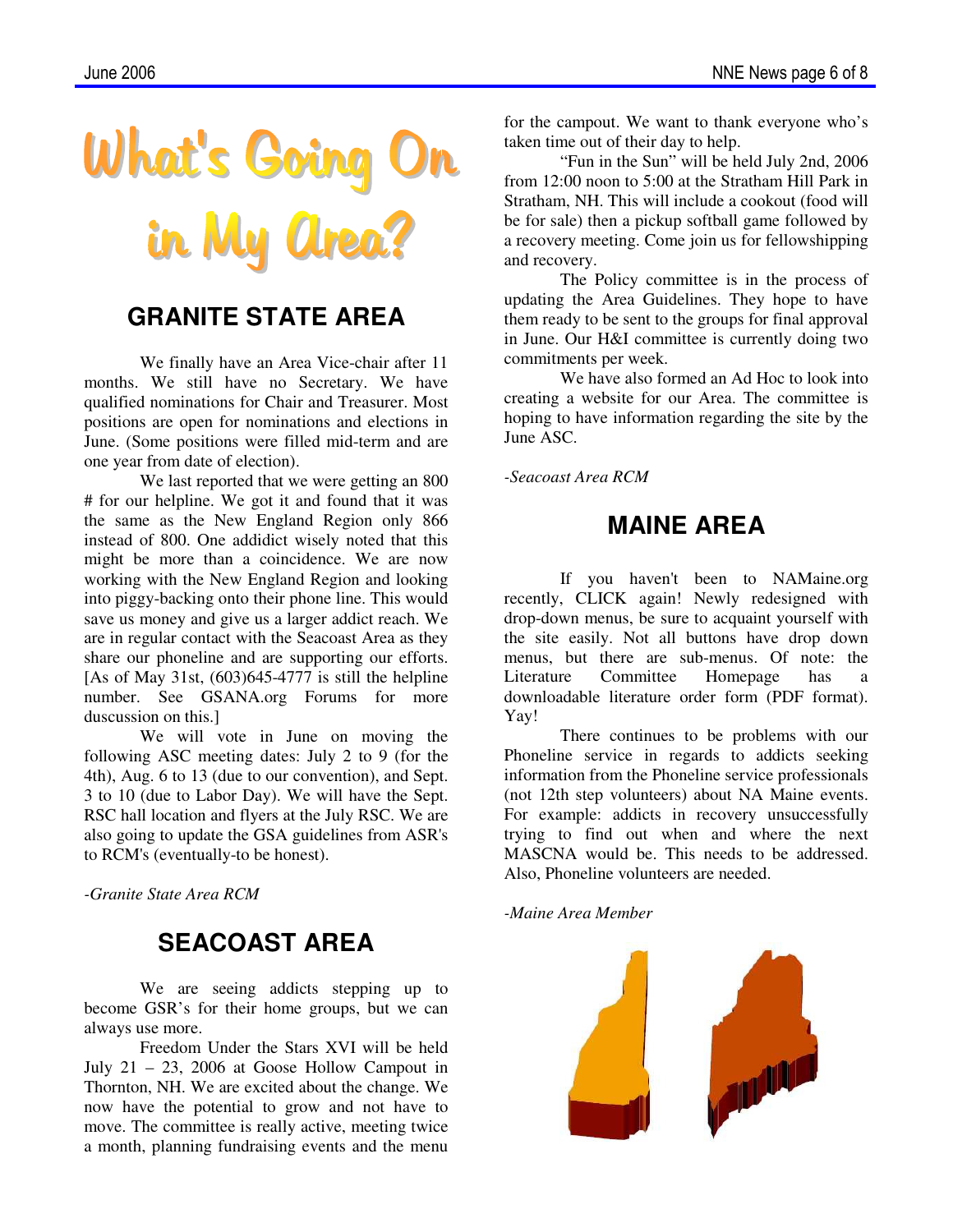

#### The 48 Musts of N.A. As Found in the Basic Text of Narcotics Anonymous (part 1)

1. Everything that occurs in the course of N.A. <u>must</u> be motivated by the desire to more successfully carry the message of recovery to the addict who still suffers. (pg. xvi) 2. We *must* always remember that as individual members, groups and service committees we are not and should never be in  $------$  with each other. (pg. xvi) 3. We *must* face our problems and our  $\frac{1}{2}$  =  $\frac{1}{2}$  =  $\frac{1}{2}$  (pg. 15) 4. We are people with the disease of addiction who *must* \_\_\_\_\_\_ from all drugs in order to recover. (pg. 18) 5. A second admission *must* be made before our  $\frac{1}{2}$  =  $\frac{1}{2}$  =  $\frac{1}{2}$  is complete. (pg. 21) Explanation: It is not enough to admit that we are powerless over drugs; we *must* also admit that our lives had become  $\frac{1}{1}$ 6. We *must* be done with the  $\frac{1}{2}$  and not cling to it. (pg. 28) 7. Assets *must* also be considered, if we are to get an  $\frac{1}{2}$   $\frac{1}{2}$  and complete picture of ourselves. (pg. 28) 8. Although He already knows, the admission *must* come from our own \_\_\_\_ to be truly effective. Step 5 is not simply a  $\frac{1}{2}$  =  $\frac{1}{2}$  =  $\frac{1}{2}$  of Step 4. (pg. 31) 9. We *must*  $\frac{1}{2}$  \_\_\_\_\_\_\_\_ choose the person who is to hear our  $5^{\text{th}}$  step. (pg. 31) 10. We *must* make sure that they  $\frac{1}{2}$  what we are doing and why we are doing it. (pg. 31) 11. We *must* be  $\frac{1}{2}$  =  $\frac{1}{2}$  (pg. 32) 12. We *must* realize that we are not  $\qquad \qquad$  . (pg. 35) 13. Our \_ \_ \_ \_ \_ \_ \_ \_ \_tells us that we *must* become willing if this step will have any effect. (pg. 36) 14. We *must*  $\frac{1}{2}$  \_\_\_\_\_\_ what was done to us from what we did to others. (pg. 37) 15. As with each step we *must* be  $\frac{1}{1-2}$  =  $\frac{1}{1-2}$ . 16. We *must* remember the pain that  $\frac{1}{2}$  –  $\frac{1}{2}$  have known. (pg. 40) 17. It is said that for  $\frac{1}{2}$   $\frac{1}{2}$   $\frac{1}{2}$   $\frac{1}{2}$  to be of value, the results *must* show in our daily lives. (pg. 46) 18. We *must*\_ \_ \_ \_ freely and gratefully that which has been freely and gratefully given to us. (pg. 47) 19. Our disease involved much more than just using drugs, so our  $\frac{1}{2} - \frac{1}{2} - \frac{1}{2} - \frac{1}{2}$  *must* involve much more than simple  $------ (pg. 53)$ 20. We *must* give up this old concept and face the fact that  $\frac{1}{2} - \frac{1}{2} - \frac{1}{2}$  and life go on, whether we choose to accept them or not. (pg. 53) 21. When we are  $\frac{1}{2}$   $\frac{1}{2}$   $\frac{1}{2}$  we *must* try out our newly found way of life. (pg. 55) 22. We learn the program won't work when we try to adapt it to our life, we must learn to  $\frac{1}{2}$   $\frac{1}{2}$  our life to the program. (pg. 55) 23.  $\frac{1}{2}$  =  $\frac{1}{2}$  =  $\frac{1}{2}$  is a *must* in Narcotics Anonymous. (pg. 60) 24. We *must* live and work together as a group to ensure that in a storm our ship does not sink and our members do not  $---(pg. 60)$ 

(more will be revealed next issue)